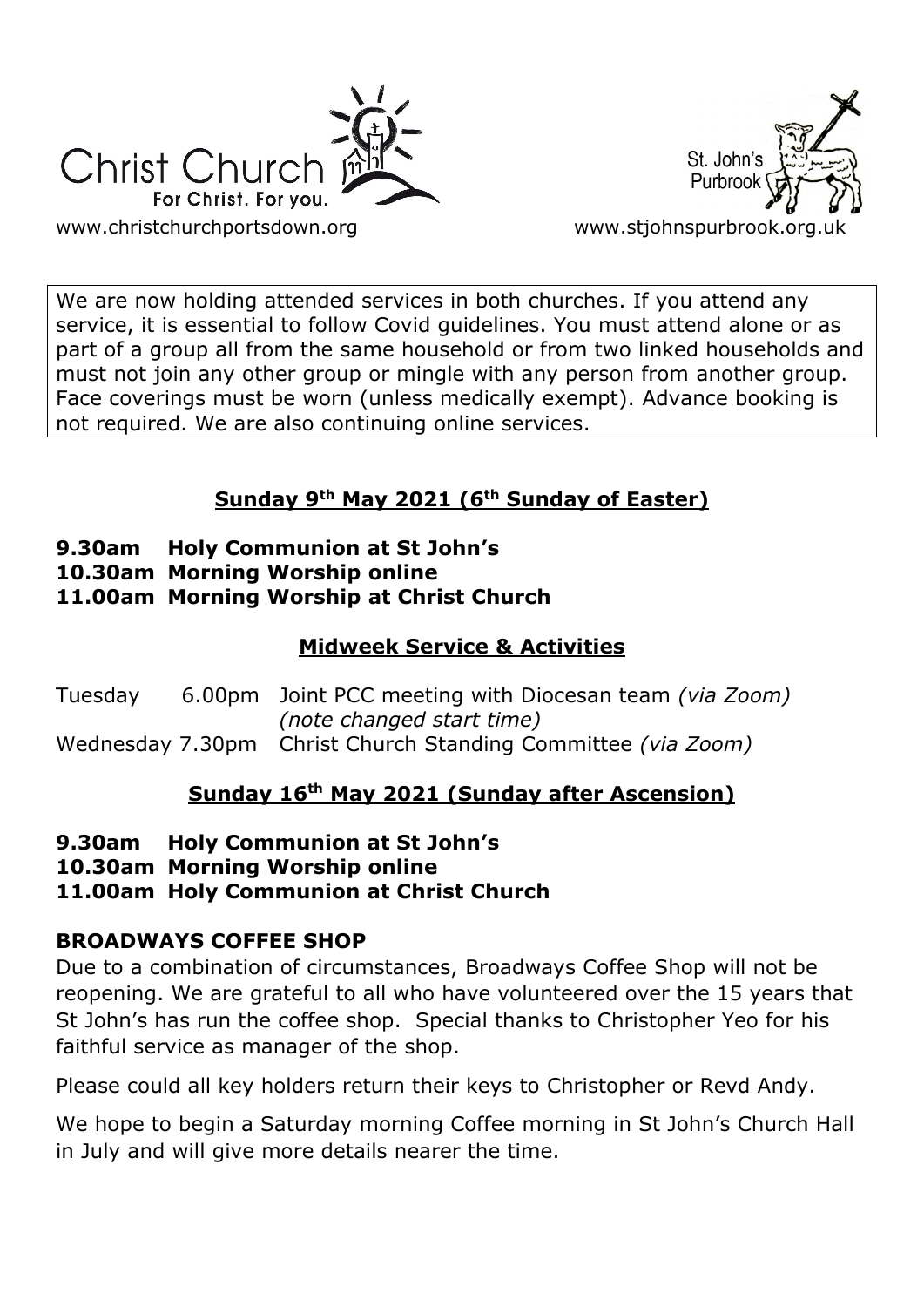#### **ANNUAL MEETINGS**

**St John's APCM** will be held on Sunday 4th July *(time tbc)*. We need to elect 2 churchwardens and 4 PCC members.

**Christ Church APCM** will be held on Wednesday 14th July *(time tbc)*. We need to elect 2 churchwardens, 1 Deanery Synod member and 6 PCC members.

A PCC is responsible for the operation of their church, including the spiritual wellbeing of church members, the practical care of church buildings and the church finances. The coming year will see important decisions made about the future of our parishes. If you are on your church's electoral roll, please consider whether you could be part of your church's PCC.

### **CHRIST CHURCH HALL – DO NOT ENTER**

The removal of the floor in Christ Church Hall has revealed the presence of asbestos. This was safe all the time that the floor was in place but is now potentially dangerous. Therefore no-one should enter the building under any circumstances. We have arranged for it to be professionally and safely removed. This work will begin this week.

#### **CHRISTIAN AID WEEK**

Christ Church's Mission of the Month for May is Christian Aid. Christian Aid Week runs from  $10^{th}$  to  $16^{th}$  May. You can support in the following ways:

- Pick up an envelope from the back of Christ Church and place it with your donation in the collection bowl at any service during May
- There will be a cake sale outside Christ Church after The 11.00 Service on Sunday 16<sup>th</sup> May.
- Make an online donation at caweek.org

| <b>CONTACTS</b>      |                                            |
|----------------------|--------------------------------------------|
| <b>Vicar</b>         | <b>Revd Andy Wilson</b> (day off Monday)   |
|                      | vicar@christchurchportsdown.org            |
|                      | purbrookvicar@gmail.com                    |
| <b>Associate</b>     | <b>Revd Laura Cameron</b>                  |
| <b>Minister</b>      | revdlauracameron@gmail.com                 |
| <b>Curate</b>        | <b>Revd Matt Grove</b> (day off Friday)    |
|                      | matt.grove@christchurchportsdown.org       |
| <b>Churchwarden</b>  | <b>Stephen Anderson</b>                    |
| <b>CCP</b>           | stephen.anderson@christchurchportsdown.org |
| Churchwarden         | <b>Karina Golledge</b>                     |
| <b>CCP</b>           | thegolledges@btinternet.com                |
| <b>Administrator</b> | <b>Emma Evans</b>                          |
|                      | parish.office@christchurchportsdown.org    |
| <b>Hall Manager</b>  | Jacqui Wilson                              |
| <b>CCP</b>           | hall.manager@christchurchportsdown.org     |
| Website              | <b>Matt Doe</b>                            |
|                      | webmaster@christchurchportsdown.org        |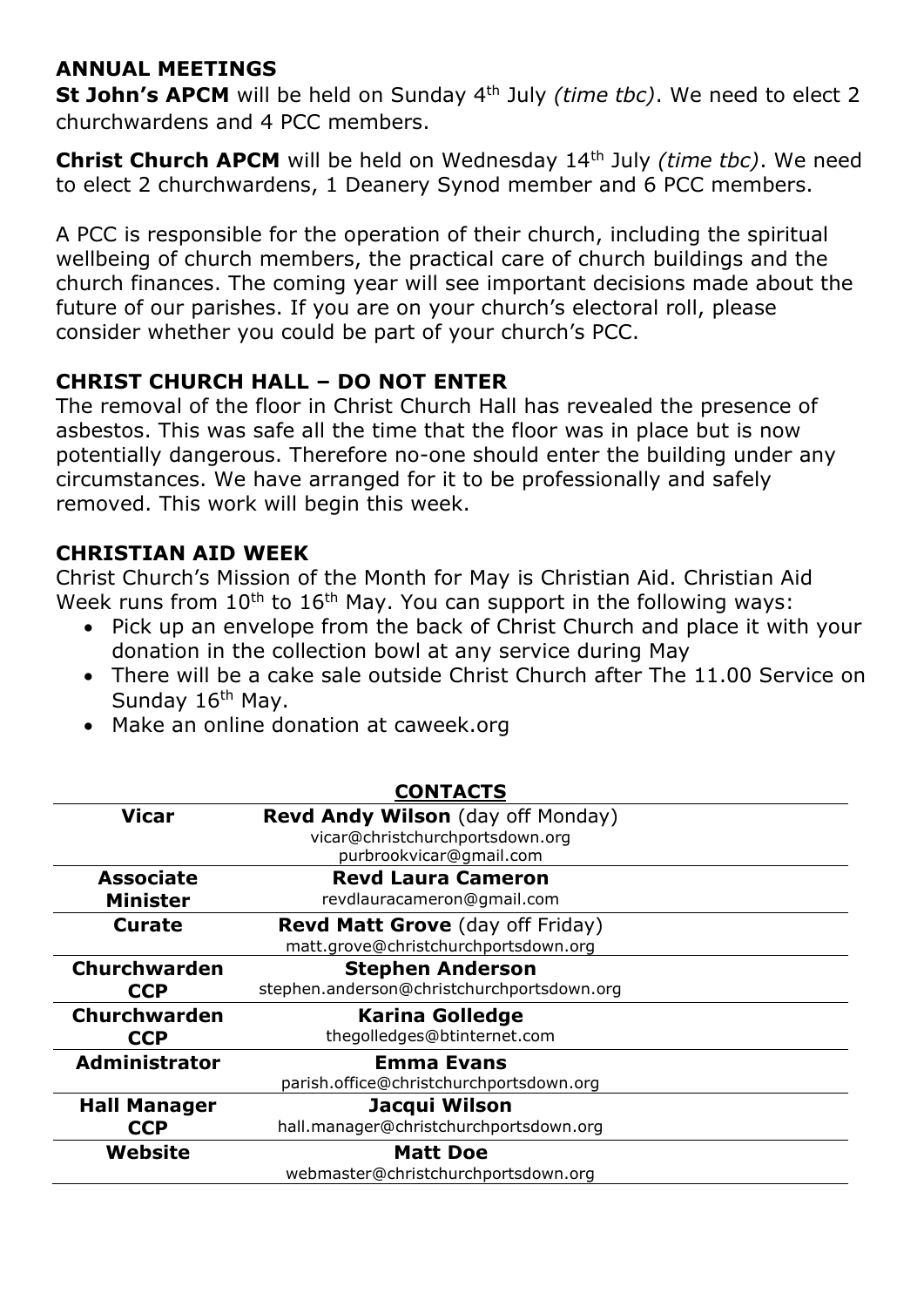# **Sunday 9 May 2021**

6th Sunday of Easter

# **Collect**

God our redeemer, you have delivered us from the power of darkness and brought us into the kingdom of your Son: grant, that as by his death he has recalled us to life, so by his continual presence in us he may raise us to eternal joy; through Jesus Christ your Son our Lord, who is alive and reigns with you, in the unity of the Holy Spirit, one God, now and for ever.

## *Amen*

# **Psalm 98**

 $1$  Sing to the Lord a new song, for he has done marvellous things.  $2$  His own right hand and his holy arm have won for him the victory.  $3$  The Lord has made known his salvation; his deliverance has he openly shown in the sight of the nations.  $4$  He has remembered his mercy and faithfulness towards the house of Israel, and all the ends of the earth have seen the salvation of our God.<sup>5</sup> Sound praises to the Lord, all the earth; break into singing and make music.  $6$  Make music to the Lord with the lyre, with the lyre and the voice of melody.  $7$  With trumpets and the sound of the horn sound praises before the Lord, the King. <sup>8</sup> Let the sea thunder and all that fills it, the world and all that dwell upon it.  $9$  Let the rivers clap their hands and let the hills ring out together before the Lord, for he comes to judge the earth. <sup>10</sup> In righteousness shall he judge the world and the peoples with equity.

# **1 John 5:1–6**

**<sup>5</sup>** Everyone who believes that Jesus is the Christ has been born of God, and everyone who loves the parent loves the child.  $2$  By this we know that we love the children of God, when we love God and obey his commandments.  $3$  For the love of God is this, that we obey his commandments. And his commandments are not burdensome, <sup>4</sup> for whatever is born of God conquers the world. And this is the victory that conquers the world, our faith.  $5$  Who is it that conquers the world but the one who believes that Jesus is the Son of God? <sup>6</sup> This is the one who came by water and blood, Jesus Christ, not with the water only but with the water and the blood. And the Spirit is the one that testifies, for the Spirit is the truth.

*This is the word of the Lord. Thanks be to God.*